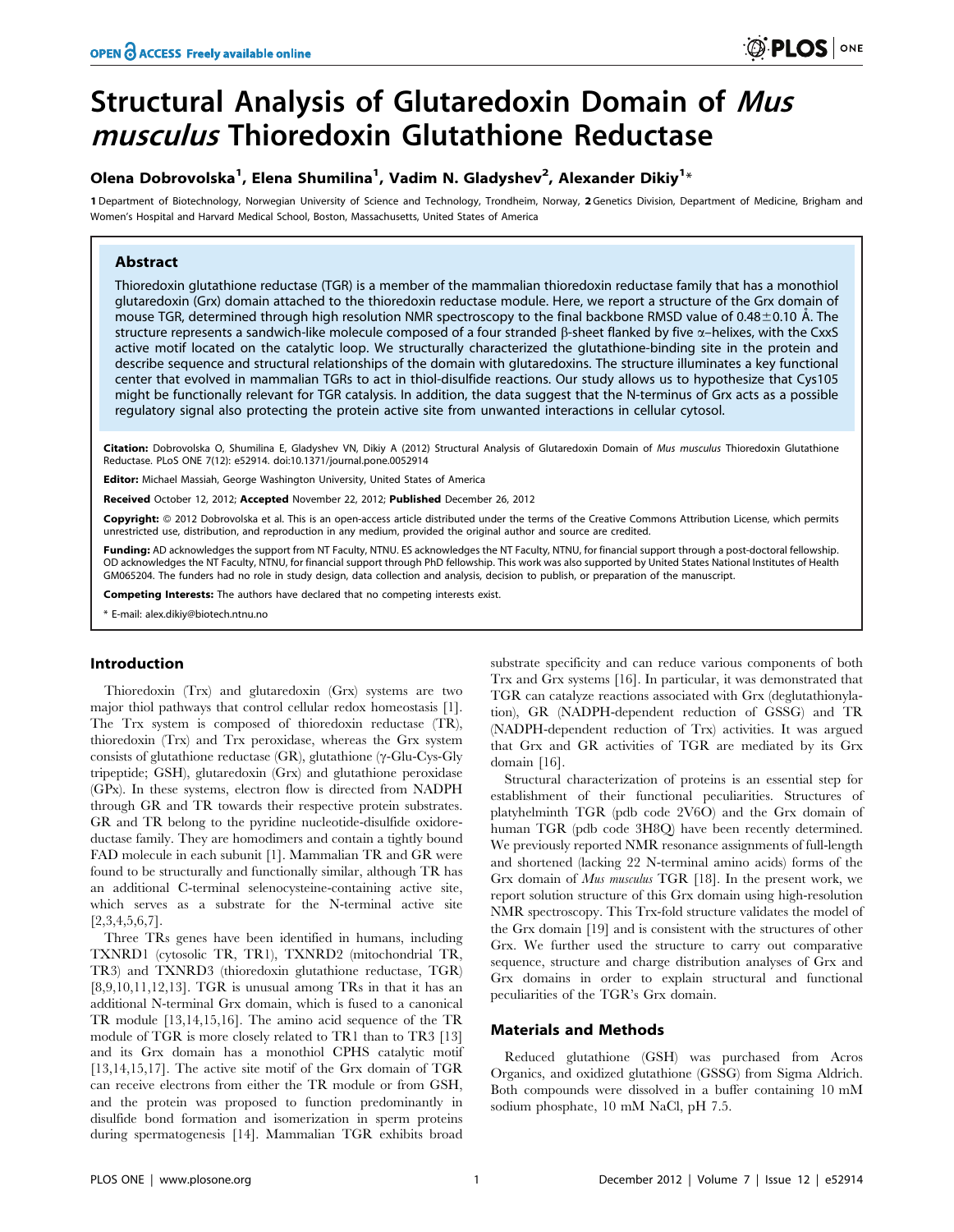## Sample preparation

Protein expression and purification of a uniformly isotope labeled  $(^{15}N)^{13}C$ ) His-tagged version of the full-length and shortened forms of the Grx domain of mouse TGR (hereafter Grx and sGrx, respectively) was carried out as described previously [18]. NMR samples of reduced 1 mM Grx or sGrx in 10 mM sodium phosphate buffer, 10 mM NaCl, 10 mM  $\beta$ -mercaptoethanol, in 95%  $H_2O/5\%$   $D_2O$  and 100%  $D_2O$ , pH 7.5, were analyzed by NMR.

## NMR spectroscopy

NMR spectra were recorded at 298 K on a Bruker Avance 600 MHz spectrometer equipped with a 5-mm z-gradient TXI  $(H/C/N)$  cryoprobe. Three-dimensional <sup>13</sup>C- and <sup>15</sup>N-edited <sup>1</sup>H Nuclear Overhauser Effect Spectroscopy (NOESY) spectra were recorded in  $D_2O$  and  $H_2O$ , respectively. NMR data were processed using Bruker XWinNMR, version 3.5. NMR spectral analysis was performed using CARA version 1.8.4.2.

#### Structure calculation

NOE cross-peaks were identified, assigned and integrated in the aforementioned NOESY spectra using the CARA program. The CALIBA subroutine in CYANA 2.1 was used to convert cross peak intensities to distance constraints. Dihedral angle constraints were derived from secondary chemical shifts using the TALOS program [20]. Based on the input, the structure was calculated using the torsion angle dynamics program CYANA2.1 [21]. Twenty conformers with the lowest final CYANA target function values were further energy minimized in vacuum using AMBER force field with the aid of AMBER 9 program [22]. The mean structure was generated using MOLMOL 2k.2.0 [23] and further energy minimized in AMBER.

#### Structure analysis

Quality of structures was analyzed using MOLMOL and PROCHECK - NMR [24]. The relevant figures and electrostatic potentials were prepared using MOLMOL version 2k.2.0.

#### NMR experiments

In order to characterize the glutathione-binding site of Grx NMR 15N-1 H HSQC titration experiments were performed. A 1 mM sample of 15N-labeled Grx in buffer, containing 10 mM sodium phosphate, 10 mM NaCl, pH 7.5, was titrated with unlabeled GSH and GSSG at room temperature in the following proportions: 1:1/3; 1:1/2; 1:2/3; 1:1; 1:2; 1:10, either in the absence or presence of  $10 \text{ mM}$   $\beta$ -mercaptoethanol. In the membrane environmental modeling experiment, 5% w/v SDS was added to the solution of <sup>15</sup>N-labeled Grx and the <sup>15</sup>N-<sup>1</sup>H HSQC spectra of the mixture were recorded at  $30^{\circ}$ C and  $42^{\circ}$ C. For water exchange experiments, samples of <sup>15</sup>N-labeled Grx or sGrx in the NMR buffer were lyophilized and further dissolved in  $D_2O$ . A course of subsequent  $15N^{-1}H$  HSQC spectra for each protein was recorded every 30 min.

#### Bioinformatics analysis

Protein multiple sequence alignments were performed with ClustalW [25]. Sequence similarity analysis was performed by the SIAS server (http://imed.med.ucm.es/Tools/sias.html). Structural superimposition was carried out using SuperPose [26]. An analysis of the N-terminal region (residues 1–22) was performed using iPSORT [27] and MITOPROT [28].

## Results and Discussion

#### Structure description

Solution structure of the Grx domain of mouse TGR was calculated based on the NOE-derived geometrical constraints and dihedral angles obtained from TALOS. The geometrical constraints used in the calculations are summarized in Table 1. In total, 894 NOE-based upper distance limits and 182  $\psi$  and  $\phi$ torsion angle restraints were used to derive the Grx structure. The resulting Grx family was further energy-minimized. The geometrical constraints and coordinate files of the minimized Grx family were deposited in the PDB under the code 2lv3. Figure 1 shows a superimposition of the final 20 minimized conformers with the lowest target function, together with a ribbon representation of the minimized conformer closest to the mean structure showing the secondary structure elements, active site cysteine C48, and Cterminal C105 (further discussed). The calculated structure is of high quality and fully corresponds to the experimentally determined constraints.

The N-terminal region of Grx (first 22 amino acids) was excluded from the structure calculation as most of the corresponding HSQC and NOE signals were not detected [18]; hence, the structure of Grx starts with Ala 23. Analysis of the structure shows that the Grx domain is a compact Trx-like spherical molecule with a central core of four-stranded  $\beta$ -sheets flanked on either side by five  $\alpha$ -helices arranged in the order  $\alpha_1$ - $\beta_1$ - $\alpha_2$ - $\beta_2$ - $\alpha_3$ - $\beta_3-\beta_4-\alpha_4-\alpha_5$  (Figure 1). The N-terminal region begins with an  $\alpha_1$ (residues Arg 24 - Glu 36), followed by  $\beta_1$  consisting of residues Val 40 to Ser 44. The active site Cys 48 - Ser 51 (-CPHS- motif) is situated on the unstructured loop between  $\beta_1$  and  $\alpha_2$  (residues Arg 53–Ser 59). The strand  $\beta_2$  comprises residues Asn 66 to Glu 69; following a loop,  $\alpha_3$  consists of residues Gly 76 to Ser 87, followed by  $\beta_3$  (Asn 94–Val 97) and  $\beta_4$  (Val 100–Gly 103). The C-terminal region includes  $\alpha_4$  (residues Arg 107–Asn 114) and  $\alpha_5$  (residues Leu 116–Leu 120), connected through a hinge section. Strands  $\beta_1$ and  $\beta_2$  are parallel, and strand  $\beta_3$  is antiparallel with  $\beta_1$  and  $\beta_4$ . Helices  $\alpha_1$  and  $\alpha_3$  pack on one side of the  $\beta$ -sheet, whereas  $\alpha_2$ ,  $\alpha_4$ and  $\alpha_5$  are on the other. Packing of the sandwich-like architecture is mainly maintained by hydrophobic interactions between the sheet and helices. The determined Grx structure shares significant structural similarity with the modelled Grx domain of mouse TGR [19].

#### N-terminal region

As mentioned above, the N-terminal region of Grx was not detectable in HSQC and NOE spectra. The absence of the corresponding cross-peaks could be attributed to the higher mobility of this protein region. A decrease in temperature may slow down protein mobility and thus allow detecting the missing cross-peaks. Nevertheless, the <sup>15</sup>N-<sup>1</sup>H HSQC spectra of Grx recorded at a lower temperature  $(8^{\circ}C)$  did not show additional signals in the spectra (data not shown). Further analysis of the first 22 amino acids of Grx using iPSORT suggested the presence of a candidate mitochondrial targeting peptide. Indeed, the N-terminal sequence is rich in positively charged and hydrophobic residues that may constitute the targeting helix [29]. Analysis of the Nterminus performed by MITOPROT predicted the cleavage site after the first 19 residues (MSSPPGRRARLASPGTSRP). However, analysis of cellular distribution of TGR suggested that the enzyme occurs in the cytosol of spermatids at the time of mitochondrial sheath formation [14]. In these spermatids, TGR is accumulated near the site of mitochondrial sheath assembly. It was shown that mammalian sperm is stabilized by disulfide bond (S-S) bridges cross-linking thiol-rich proteins present in the membranes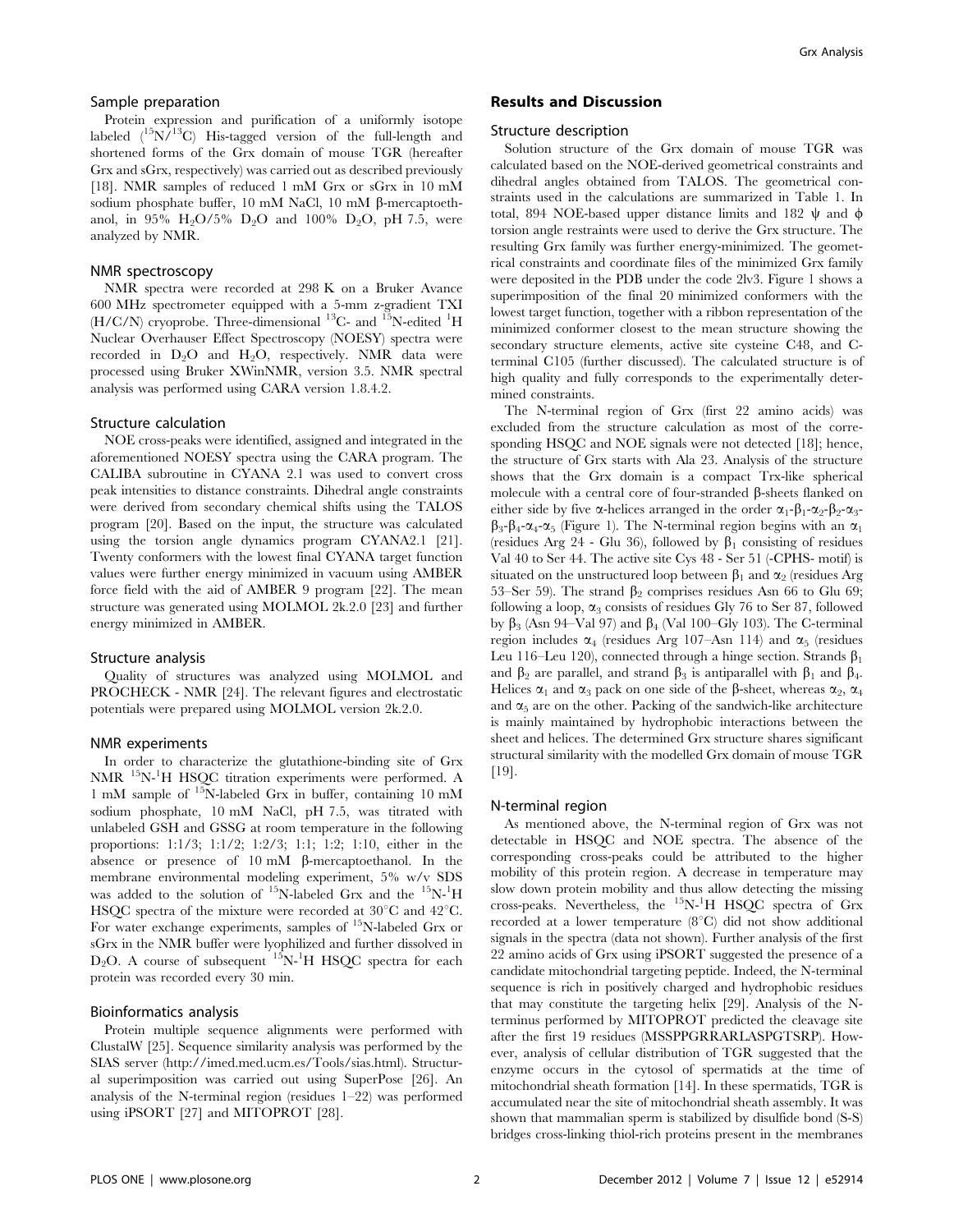

Figure 1. Solution structure of the reduced Grx domain of mouse TGR. Left: overview of backbone superimposition of 20 conformers with the lowest target function. Right: overview of the ribbon representation of the minimized conformer closest to the mean structure. The figure also shows the active site cysteine (C48) and C-terminal C105. doi:10.1371/journal.pone.0052914.g001

of sperm mitochondria [30]. Thus, TGR, which combines the elements of Grx and Trx systems, might be involved in disulfide bond formation during spermatogenesis. The N-terminus can also act as a regulatory sequence. Showing little structural organization in solution, mitochondrial targeting sequences are predicted to form amphipathic  $\alpha$ -helixes in the membrane or membrane-like environment. The amphipathic nature of these structures is thought to be important for their specific recognition by the protein import machinery [31]. A membrane-like media are prepared by self-association of surfactants in aqueous solutions, which are divided into two large groups: detergents (form micelles) and lipids (form bilayers) [32]. For preparation of micelles, which are widely used in NMR structural studies, negatively charged SDS detergent is often used [33]. In NMR spectroscopy, the

Table 1. Structural statistics and geometrical constraints derived from NMR for the reduced form of the Grx domain of mouse TGR.

| <b>Restraints used in structure calculation</b>       | Number          |
|-------------------------------------------------------|-----------------|
| Total number of NOE distance restraints               | 894             |
| Intrarresidual                                        | 161             |
| Medium range                                          | 473             |
| Long range                                            | 260             |
| Torsion angle constraints                             | 182             |
| <b>Structure statistics, 20 conformers</b>            |                 |
| CYANA target function value $(\tilde{A}^2)$           | $6.48 \pm 0.27$ |
| Maximal distance constraint violation $(\AA^2)$       | $0.44 \pm 0.18$ |
| Maximal torsion angle constraint violation $(\AA^2)$  | $22.79 \pm 0.9$ |
| AMBER energies in vacuum (kcal/mol)                   | $-2.95E + 3$    |
| <b>PROCHECK - NMR Ramachandran statistics</b>         |                 |
| Residues in favourable regions (%)                    | 87,8            |
| Residues in additional allowed regions (%)            | 6,7             |
| Residues in generously allowed regions (%)            | 3,3             |
| Residues in disallowed regions (%)                    | 2,2             |
| Root mean square deviation to average coordinates (A) |                 |
| N, C <sup>a</sup> , C <sup>'</sup> (23-124)           | $0,48 \pm 0,10$ |
| Heavy atoms (23-124)                                  | $0.99 + 0.11$   |

doi:10.1371/journal.pone.0052914.t001

formation of the protein's secondary structure results in the appearance of a set of well-dispersed HSQC cross-peaks. To further examine the N-terminal part of Grx, we recorded <sup>15</sup>N-<sup>1</sup>H HSQC spectra of the SDS-treated Grx domain at  $30^{\circ}$ C and  $42^{\circ}$ C [34]. The obtained <sup>15</sup>N-<sup>1</sup>H HSQC pattern was shifted towards the lower field of both dimensions; however, it did not change dramatically, and, as expected, contained additional well-dispersed cross-peaks, as shown in Figure 2. The number of new cross-peaks corresponded to (but did not exceed that of) the number of amino acids constituting the N-terminal segment, therefore, confirming that the positively charged N-terminus becomes structured in the negatively charged environment.

Although the  $\mathrm{^{1}H\text{-}^{15}N}$  HSQC patterns of Grx and sGrx resemble each other, indicating overall structural correspondence of the two protein forms, several differences between them were observed. First, the full-length protein had a higher stability than the shortened form. Second, the signals in <sup>15</sup>N-<sup>1</sup>H HSQC, corresponding to residues C105 and D106, were not found in Grx, while they were present and assigned in sGrx [18]. Weak HSQC



Figure 2. A fragment of <sup>15</sup>N-<sup>1</sup>H HSQC spectra of the reduced Grx domain of mouse TGR. Green shows Grx HSQC spectrum at  $30^{\circ}$ C, light blue shows Grx HSQC spectrum in the presence of SDS at 30°C, and black corresponds to Grx HSQC spectrum in the presence of SDS at  $42^{\circ}$ C. For more details see the text. doi:10.1371/journal.pone.0052914.g002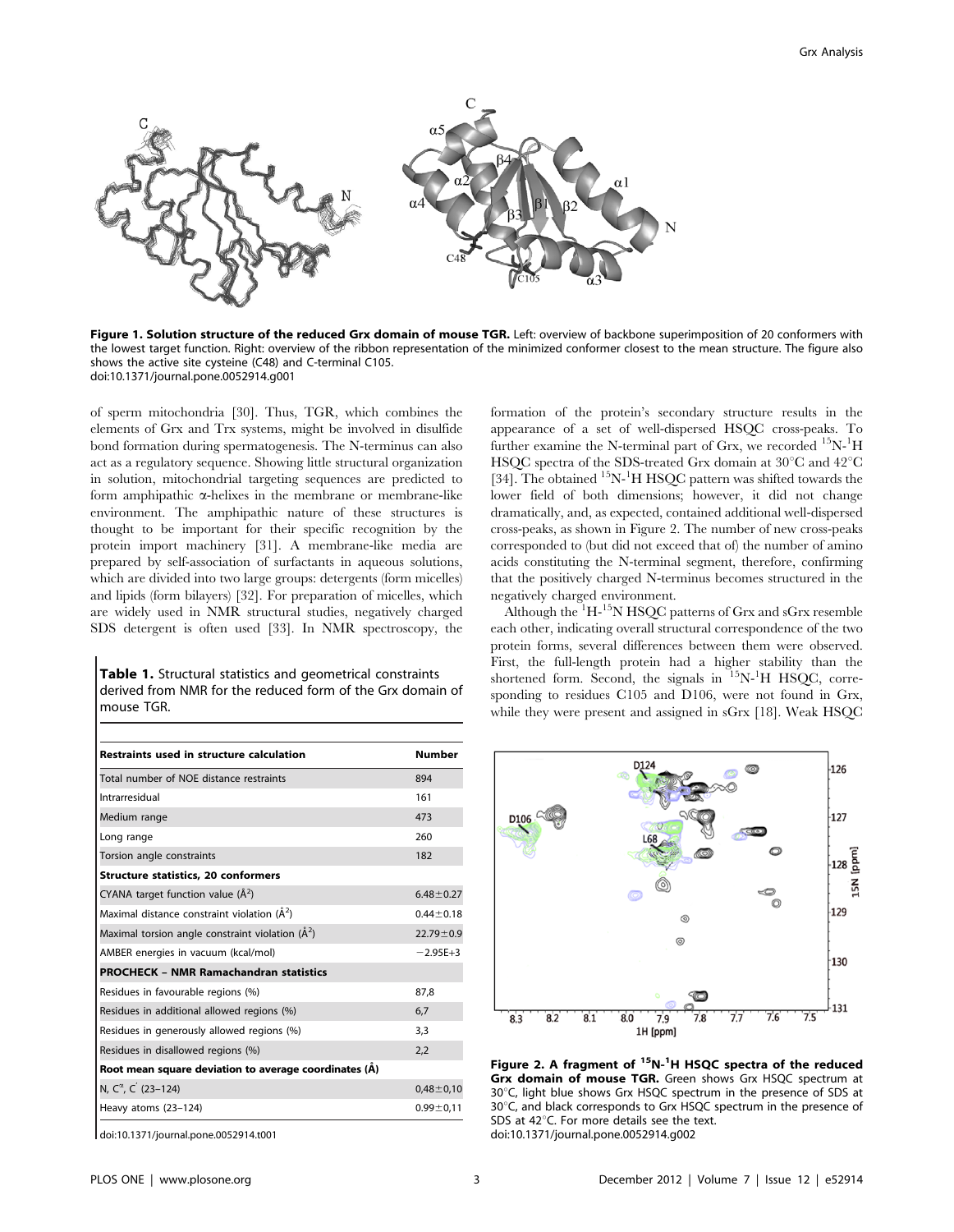signals and any NOESY patterns were also found for residues D74 and A77 in the corresponding spectra of Grx [18]. These findings correlating with the presence/absence of the N-terminus further highlight structural differences between the two protein forms (see the following paragraphs).

#### Electrostatic potential

Figure 3 shows electrostatic potential calculated for the obtained structure of Grx. It is apparent from the analysis of this figure, that the missing NOE signals of D74, A77, C105, D106 (see above) amino acids belong to the negatively charged region closest to the N-terminus. As the N-terminal region of Grx is composed of positively charged (R7, R8, R10, R18) and polar (S2, S3, S13, T16, S17, S20, S21) amino acids, their involvement in electrostatic interaction with negatively charged protein surface can be suggested. The broadening of the NMR signals corresponding to D74, A77, C105, D106 due to this interaction may be a reason that the mentioned amino acid signals in the NMR spectra of the full length form of Grx where not detected. Indeed, the resonances belonging to D74, A77, C105, D106, not observed in Grx protein, were firmly detected in sGrx lacking the mentioned electrostatic interaction. Interestingly, the active site motif of Grx (C48, P49, H50, S51), as monitored by our structural studies, resides on the neighbouring loop near residues C105 and D106. Thus, the Nterminal region, positioned in proximity to the active site, could shield it from the solvent and, therefore, protect from unwanted reactions stabilizing the full-length protein.

#### $D<sub>2</sub>O$  exchange experiments

To further comparatively characterize both Grx and sGrx proteins, we carried out water exchange experiments monitoring behaviour of  ${}^{15}N$ -<sup>1</sup>H HSQC spectra in D<sub>2</sub>O for both full-length and shortened forms of the <sup>15</sup>N-labeled Grx domain of TGR. Interestingly, during the first 30 minutes in  $D_2O$ , Grx exchanged ten residues more with respect to sGrx (D33, G37, N38, V40, S59, V63, D71, Q72, E85, T108). However, after 3 hours of incubation in  $D_2O$ , both Grx and sGrx reveal an identical pattern of exchanged/not exchanged residues. Therefore, our experiments show that while the final rate of water exchange is the same both for Grx and sGrx, the short term dynamics of the water exchange



Figure 3. Surface charge distribution of the reduced Grx domain of mouse TGR. doi:10.1371/journal.pone.0052914.g003

is different for these proteins. The observed differences mostly regard residues belonging to the negative patch involved in the suggested interaction with the positively charged N-terminus (see above). The fact that these residues exchanged within the first 30 min in Grx, while in sGrx they exchanged only 3 hours later indicates that the N-terminus in some way promotes faster rates of water diffusion into Grx protein.

#### Comparative sequence analysis of Grx

Grx occur in the majority of organisms in the three domains of life. Structures of many of these proteins were determined either by NMR or X-ray crystallography. Two main groups of Grx can be distinguished based on phylogeny, active site motifs, and domain structure: (i) 'classical' dithiol Grx containing the active site consensus sequence Cys-X-X-Cys (i.e., two Cys separated by two other amino acids); and (ii) monothiol Grx with a Cys-X-X-Ser active site consensus sequence. The latter Grx utilize only the N-terminal active site Cys in their catalytic mechanism, which is used together with two glutathione molecules, while dithiol Grx can use either one or both Cys in the active site. Both types of disulfides formed during Grx catalysis are reduced in vitro by GSH or TRs [35].

We analyzed an alignment of the Grx domain of mouse TGR with both Grx and Grx domains of TGR from various organisms, which contain mono- or dithiol active sites (Figure 4). The active site residues (highlighted with a red rectangle), and residues involved in the interaction with GSH (marked with black rectangles) are conserved in mono- and dithiol Grx, including the Grx of mouse TGR [36].

Since interaction of the Grx domain with glutathione is assisted by electrostatic interactions, we next analysed the distribution of charged amino acids. As shown in the figure 4, the active site of Grx is surrounded by positively charged amino acids (marked in blue). Interestingly, only in E. coli Grx3 and the Grx domain of Xenopus laevis TGR, negative residues are found in the vicinity of the active site (Fig. 5, marked in red). It was suggested that these negative residues influence the redox potential of these proteins [37]. In addition, the C-terminal segment of the Grx domain of TGR from human, mouse, Danio rerio, Xenopus laevis and Grx3 from E. coli harbor an additional Cys residue. Our structural data indicate that the distance between the active site cysteine (Cys 48) and C-terminal Cys105 (Figure 1, right panel) is  $10-15$  Å. Although the distance might be too large for the formation of an intra-molecular disulfide bridge, according to our data there is no steric hindrance between these two cysteines located on unstructured loops. It can be hypothesised that the formation of an intramolecular disulfide bridge between the two cysteine residues (e.g., as observed in mammalian MsrB1 protein [38,39]) may have functional and, perhaps, even catalytic relevance.

#### Structural comparison with other Grx

Our analysis, as well as other structural studies of a set of GSHdependent Grx [26] revealed common elements present in their binding sites: i) a CXXC/S active site motif; ii) a Tyr or a Phe in close proximity to the catalytic Cys; iii) a TVP motif with Pro in the cis conformation; iv) a GG kink in proximity to the active site; and v) conservation of charged residues at both edges of the substrate binding groove (GSH binding pocket). The structure of the Grx domain of mouse TGR was generally similar to other Grx structures, but varied in secondary structure elements attached to a common Grx core. For example, an N-terminal  $\alpha$ -helix  $(\alpha_1$  in our structure) was present in many Grx including human TGR (PDB code 3H8Q), human Grx2 (PDB code 2FLS), Grx of SmTGR (PDB code 2V6O), monothiol E. coli Grx4 (PDB code 1YKA), and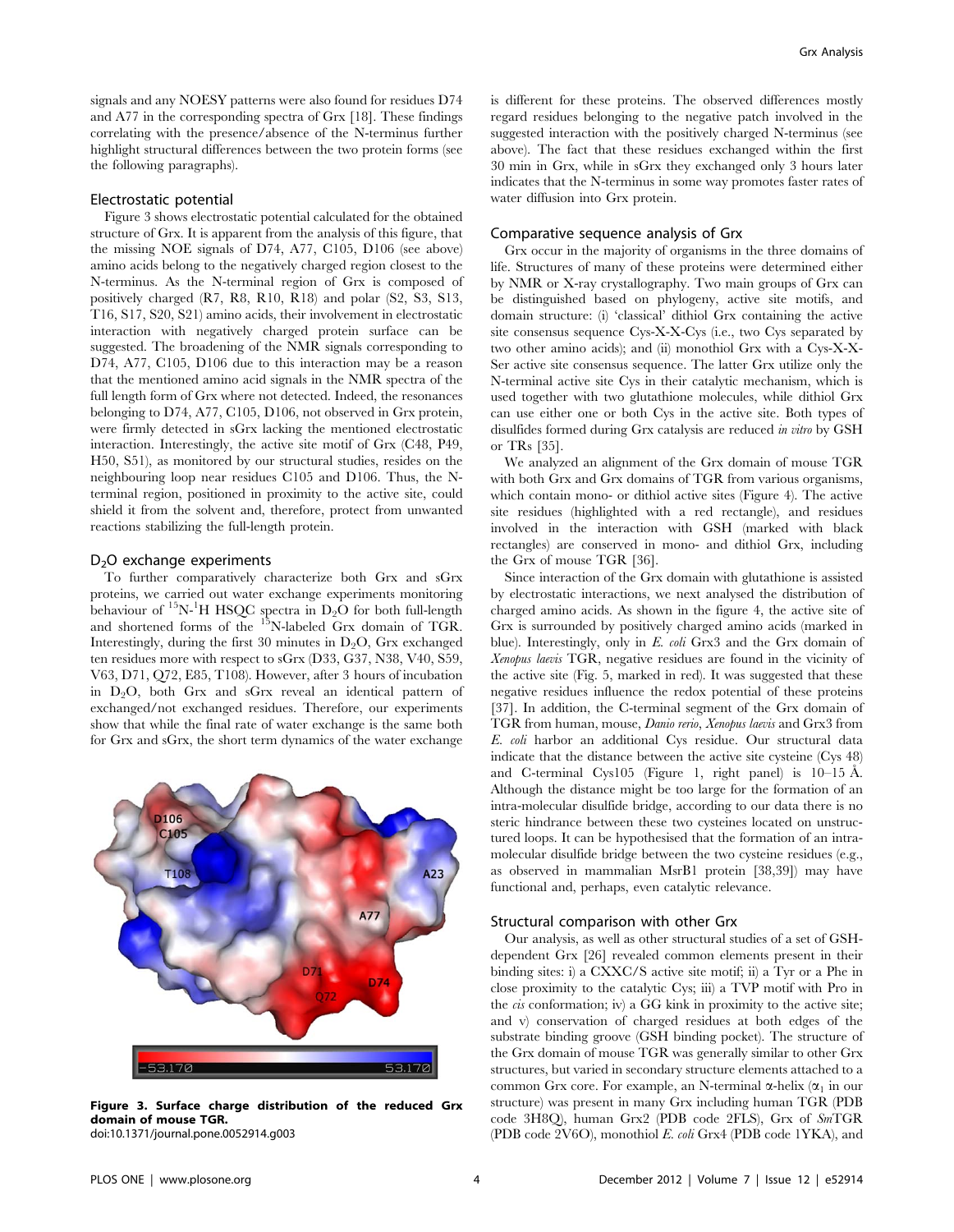| Grx-TGR MM<br>Grx-TGR HS<br>TGR DR<br>TGR XL<br>Grx1 EC<br>Grx3 EC |                                     |                                     |  | areelrrrlrdliegnrvmifsk sycphs trvkelfsslg---vvynileldqvddgasvq evlteisn-qk<br>areelrrhlvgliersrvvifsk sycphs trvkelfsslg---vecnvleldgvddgarvg eviseitn-gk<br>gregirskikelidssavvvfsk sfcpfc vkvkdlfkeln---vkyntieldlmedgtnyg dllhemtg-gk<br>grdllgarvkelidsnrvmvfsk sfcpyc drvkdlfsslg---aeyhsleldecddgsdig ealgeltg-gk<br>-mqtvifqr pqcpyc vrakdlaeklsnerddfqyqyvdiraegitke dlqqkaqkpve<br>-manveiytketcpycehrakallsskg-----vsfqelpidgnaakre ehikrsgrt--<br>latapvnqiqetisdncvvifsk tscsyc tmakklfhdmn---vnykvveldlleygnqfq dalykmtg-er |  |  |
|--------------------------------------------------------------------|-------------------------------------|-------------------------------------|--|-------------------------------------------------------------------------------------------------------------------------------------------------------------------------------------------------------------------------------------------------------------------------------------------------------------------------------------------------------------------------------------------------------------------------------------------------------------------------------------------------------------------------------------------|--|--|
| Grx2 HS<br>TGR SM                                                  |                                     |                                     |  | padgtsqwlrktvdsaavilfsk ttcpyc kkvkdvlaeak---ikhatieldqlsngsaiq kclasfski-e                                                                                                                                                                                                                                                                                                                                                                                                                                                               |  |  |
| Grx-TGR MM                                                         | tvphifvnkvhv ggcdrtfqahqngllqkllqdd |                                     |  |                                                                                                                                                                                                                                                                                                                                                                                                                                                                                                                                           |  |  |
| Grx-TGR HS                                                         |                                     | tvphifynkyhy gocdotfgaygsgllgkllged |  |                                                                                                                                                                                                                                                                                                                                                                                                                                                                                                                                           |  |  |
| TGR DR                                                             |                                     | tvphvfinkkhi gqcdntmkahkdqvlqkllqeq |  |                                                                                                                                                                                                                                                                                                                                                                                                                                                                                                                                           |  |  |
| TGR XL                                                             |                                     | tvphvfvnkthv gocdktlgahkdgslakllddn |  |                                                                                                                                                                                                                                                                                                                                                                                                                                                                                                                                           |  |  |
| Grx1 EC                                                            | tvphifvdqqhi                        | ggytd faawaken-lda                  |  |                                                                                                                                                                                                                                                                                                                                                                                                                                                                                                                                           |  |  |
| Grx3 EC                                                            | tvphifidaghi                        | <b>ggcdd</b> lyaldarggldpllk        |  |                                                                                                                                                                                                                                                                                                                                                                                                                                                                                                                                           |  |  |
| Grx2 HS                                                            |                                     | tvprifvngtfi ggatdthrlhkegkllplvhqc |  |                                                                                                                                                                                                                                                                                                                                                                                                                                                                                                                                           |  |  |
| TGR SM                                                             |                                     | tvphmfvrgkfi gdsqtvlkyysndelagivnes |  |                                                                                                                                                                                                                                                                                                                                                                                                                                                                                                                                           |  |  |

Figure 4. Amino acid sequence alignment of the Grx domain of mouse TGR with mono- and dithiol Grx from various organisms. The active site residues of Grx are highlighted with a red rectangle, and the residues involved in the interaction with glutathione are within black rectangles. Positive and negative charged amino acids are marked with blue and red colour, respectively. Cysteines residues are marked in green. Sequences abbreviation: HS, Homo sapiens; SM, Schistosoma mansoni; XL, Xenopus laevis; MM, Mus musculus; DR, Danio rerio; EC, Escherichia coli. doi:10.1371/journal.pone.0052914.g004

poplar Grx C1 (PDB code 2E7P), but not in the dithiol E. coli Grx3 (PDB code 1FOV). A lack of C- and/or N-terminal  $\alpha$ -helices together with the length of the loop preceding the active site motif, was suggested to play a key role in constraining the degree of conformational adaptability for substrate binding displayed by Grx [40]. Minor structural differences were also observed between the

Grx domain of mouse TGR and the Grx domain of SmTGR: the latter was characterized by a shorter C-terminal  $\alpha$ -helix [41].

Recent studies [42] demonstrated that SmTGR may function via two catalytic mechanisms: monothiol and dithiol. In the monothiol mechanism, when the GSH concentration is high, glutathionylated catalytic Cys (Cys28) of Grx gets resolved by GSH. At low



Figure 5. Fragments of <sup>15</sup>N-<sup>1</sup>H HSQC spectra of <sup>15</sup>N-labeled reduced Grx domain of mouse TGR titrated with unlabelled GSH and GSSG (panels A and B, respectively). Green corresponds to free Grx and magenta to Grx incubated with GSH/GSSG. Only the residues for which alteration of NMR parameters upon titration was observed are marked. Panel C: qualitative representation of the data. Solid and dashed horizontal lines below the Grx amino acid sequence highlight the residues interacting with GSH and GSSG, respectively.The N-term of Grx is marked in blue. For more details see the text. doi:10.1371/journal.pone.0052914.g005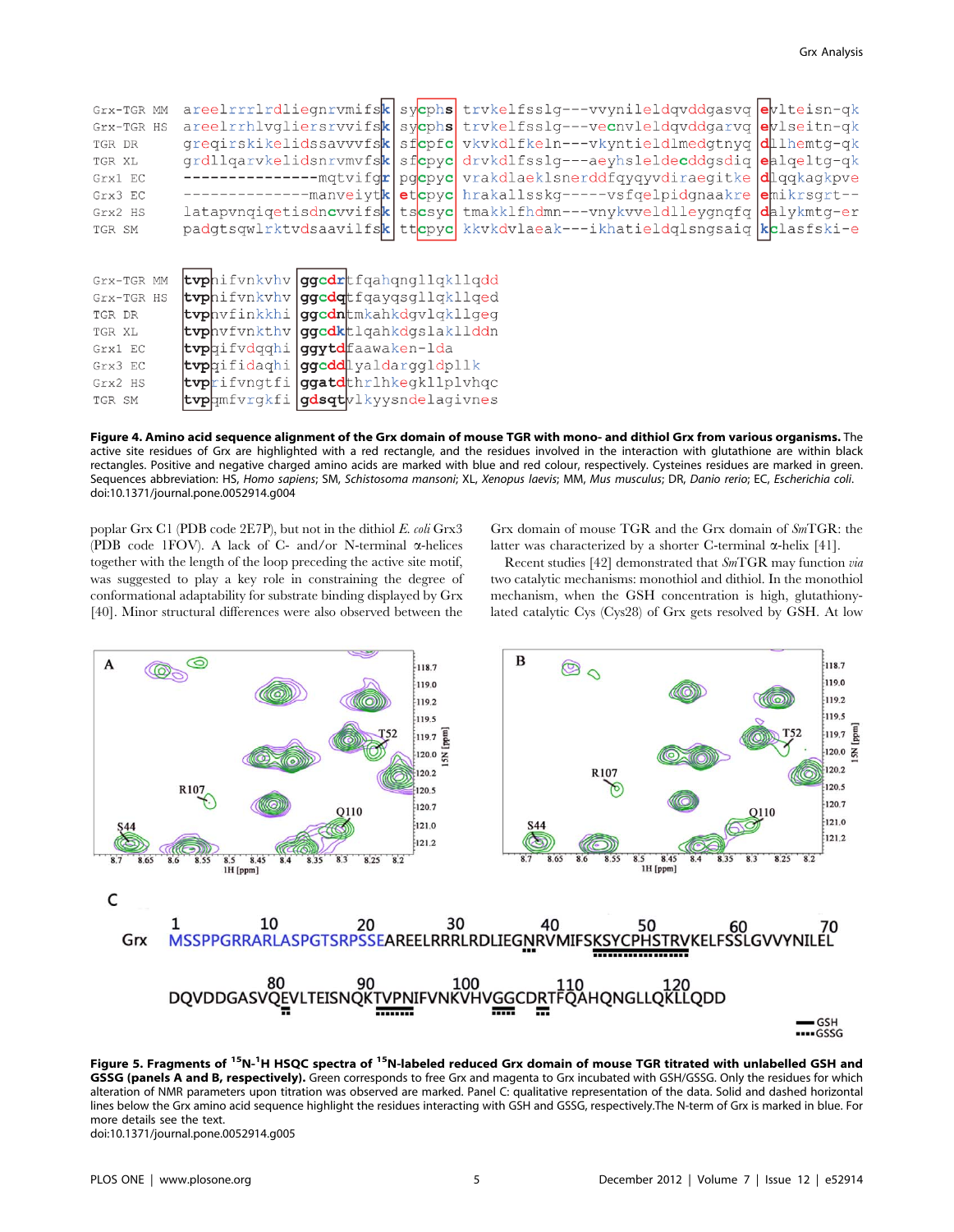GSH concentrations, a second, dithiol mechanism applies, wherein the C-terminal Cys (Cys31) in the CXXC motif acts as a resolving group, breaking the disulfide bond between Cys28 and GSH, forming an internal Cys28-Cys31 disulfide and releasing GSH. An oxidized Grx can be further reduced by the redox-active Cys/Sec–Cys pair of the TR domain [43]. The same study analyzed the deglutathionylation activities of a SmTGR variant, in which Cys31 was replaced with Ser (making it analogous to mouse TGR), which exhibited 22% of wild type SmTGR activity. This study suggested that the role of the second Cys in the monothiol mechanism is to stabilize the thiolate anion of the N-terminal Cys through a hydrogen bond, thus facilitating its nucleophilic attack on GSSG.

#### Grx titration with GSH/GSSG

Figure 5 illustrates fragments of the <sup>15</sup>N-<sup>1</sup>H HSQC titration of the Grx domain with reduced (Figure 5A) and oxidized (Figure 5B) glutathione. Upon interaction with these two molecules the chemical environment of the nuclei involved in the interaction changes, which results in perturbation of the corresponding NMR signal: i.e., chemical shift change or signal broadening occurs. By performing NMR titration of <sup>15</sup>N-labeled Grx with its unlabelled partners, GSH and GSSG, we monitored their interaction and mapped the Grx residues involved in binding with the respective partners.

Upon titration of Grx with either GSH or GSSG, nearly 90% of the signals remained unaltered; however, some of the signals appear changed (mostly broadened). The titration experiments of the Grx domain titration with GSH revealed signal broadening that corresponded to the following amino acids: S44, K45, C48, P49, H50, S51, T52, R53, V54, E81, T91, V92, P93, N94, G103, G104, R107. Grx titration with GSSG showed changes for the following residues: N38, K45, C48, P49, H50, S51, T52, R53, V54, E81, T91, V92, P93, N94, G103, G104, and R107 (Figure 5C). Interestingly, amino acids observed in the two experiments almost coincided. These experimental data not only point to the glutathione binding site in the Grx domain of TGR,

#### References

- 1. Holmgren A (1989) Thioredoxin and glutaredoxin systems. J Biol Chem 264: 13963–13966.
- 2. Luthman M, Holmgren A (1982) Rat liver thioredoxin and thioredoxin reductase: purification and characterization. Biochemistry 21: 6628–6633.
- 3. Arscott LD, Gromer S, Schirmer RH, Becker K, Williams CH Jr (1997) The mechanism of thioredoxin reductase from human placenta is similar to the mechanisms of lipoamide dehydrogenase and glutathione reductase and is distinct from the mechanism of thioredoxin reductase from Escherichia coli. Proc Natl Acad Sci U S A 94: 3621–3626.
- 4. Tamura T, Stadtman TC (1996) A new selenoprotein from human lung adenocarcinoma cells: purification, properties, and thioredoxin reductase activity. Proc Natl Acad Sci U S A 93: 1006–1011.
- 5. Gladyshev VN, Jeang KT, Stadtman TC (1996) Selenocysteine, identified as the penultimate C-terminal residue in human T-cell thioredoxin reductase, corresponds to TGA in the human placental gene. Proc Natl Acad Sci U S A 93: 6146–6151.
- 6. Gasdaska PY, Gasdaska JR, Cochran S, Powis G (1995) Cloning and sequencing of a human thioredoxin reductase. FEBS Lett 373: 5–9.
- 7. Williams CH, Arscott LD, Muller S, Lennon BW, Ludwig ML, et al. (2000) Thioredoxin reductase two modes of catalysis have evolved. Eur J Biochem 267: 6110–6117.
- 8. Gasdaska PY, Berggren MM, Berry MJ, Powis G (1999) Cloning, sequencing and functional expression of a novel human thioredoxin reductase. FEBS Lett 442: 105–111.
- 9. Lee SR, Kim JR, Kwon KS, Yoon HW, Levine RL, et al. (1999) Molecular cloning and characterization of a mitochondrial selenocysteine-containing thioredoxin reductase from rat liver. J Biol Chem 274: 4722–4734.
- 10. Miranda-Vizuete A, Damdimopoulos AE, Pedrajas JR, Gustafsson JA, Spyrou G (1999) Human mitochondrial thioredoxin reductase cDNA cloning, expression and genomic organization. Eur J Biochem 261: 405–412.
- 11. Watabe S, Makino Y, Ogawa K, Hiroi T, Yamamoto Y, et al. (1999) Mitochondrial thioredoxin reductase in bovine adrenal cortex its purification,

but also suggest that the binding sites for reduced and oxidized glutathione largely overlap.

#### Conclusions

This study describes the NMR solution structure of the monothiol Grx domain of mouse TGR. As expected, the protein possesses a Trx fold and consists of a four-stranded  $\beta$ -sheet flanked by five a-helices. The active site motif containing the catalytic redox-active Cys is located on the protruding loop connecting strand  $\beta$ 1 and  $\alpha$ 2.

Analysis of the N-terminal segment of Grx, which was not included in the structure determination, showed that it has features of a targeting sequence or a regulatory region. It was found, by analyzing  ${}^{15}N-{}^{1}\dot{H}$  HSQC spectra, that this segment becomes structured when protein is treated with a detergent, thereby mimicking membrane-like environment. Based on the analysis of surface charge distribution of the protein, we suggest that the Nterminus resides near the active site, shielding it from redox interactions.

Sequence alignment of the domains with other Grx and Grx domains revealed a characteristic GSH-binding site, which was further characterized with the help of NMR. The data suggest a significant overlap between the GSH and GSSG binding sites. Further analysis of mammalian TGR function would require structural information of the entire enzyme.

## Acknowledgments

We gratefully acknowledge support from BioStruct, the Norwegian national graduate school in Structural biology.

## Author Contributions

Conceived and designed the experiments: ES AD. Performed the experiments: OD ES AD. Analyzed the data: OD ES VG AD. Wrote the paper: OD ES VG AD.

properties, nucleotide/amino acid sequences, and identification of selenocysteine. Eur J Biochem 264: 74–84.

- 12. Miranda-Vizuete A, Damdimopoulos AE, Spyrou G (1999) cDNA cloning, expression and chromosomal localization of the mouse mitochondrial thioredoxin reductase gene(1). Biochim Biophys Acta 1447: 113–118.
- 13. Sun QA, Wu Y, Zappacosta F, Jeang KT, Lee BJ, et al. (1999) Redox regulation of cell signaling by selenocysteine in mammalian thioredoxin reductases. J Biol Chem 274: 24522–24530.
- 14. Su D, Novoselov SV, Sun QA, Moustafa ME, Zhou Y, et al. (2005) Mammalian selenoprotein thioredoxin-glutathione reductase. Roles in disulfide bond formation and sperm maturation. J Biol Chem 280: 26491–26498.
- 15. Sun QA, Kirnarsky L, Sherman S, Gladyshev VN (2001) Selenoprotein oxidoreductase with specificity for thioredoxin and glutathione systems. Proc Natl Acad Sci U S A 98: 3673–3678.
- 16. Sun QA, Su D, Novoselov SV, Carlson BA, Hatfield DL, et al. (2005) Reaction mechanism and regulation of mammalian thioredoxin/glutathione reductase. Biochemistry 44: 14528–14537.
- Sun QA, Zappacosta F, Factor VM, Wirth PJ, Hatfield DL, et al. (2001) Heterogeneity within animal thioredoxin reductases - Evidence for alternative first exon splicing. Journal of Biological Chemistry 276: 3106–3114.
- 18. Shumilina E, Solda A, Gerashchenko M, Gladyshev VN, Dikiy A (2012) (1)H, (1)(3)C, and (1)(5)N NMR resonance assignments of reduced full length and shortened forms of the Grx domain of Mus musculus TGR. Biomol NMR Assign 6: 103-107.
- 19. Ge  $\check{Y}$ , Qi Z, Wang Y, Liu X, Li J, et al. (2009) Engineered selenium-containing glutaredoxin displays strong glutathione peroxidase activity rivaling natural enzyme. Int J Biochem Cell Biol 41: 900–906.
- 20. Cornilescu G, Delaglio F, Bax A (1999) Protein backbone angle restraints from searching a database for chemical shift and sequence homology. J Biomol NMR 13: 289–302.
- 21. Guntert P, Braun W, Wuthrich K (1991) Efficient computation of threedimensional protein structures in solution from nuclear magnetic resonance data